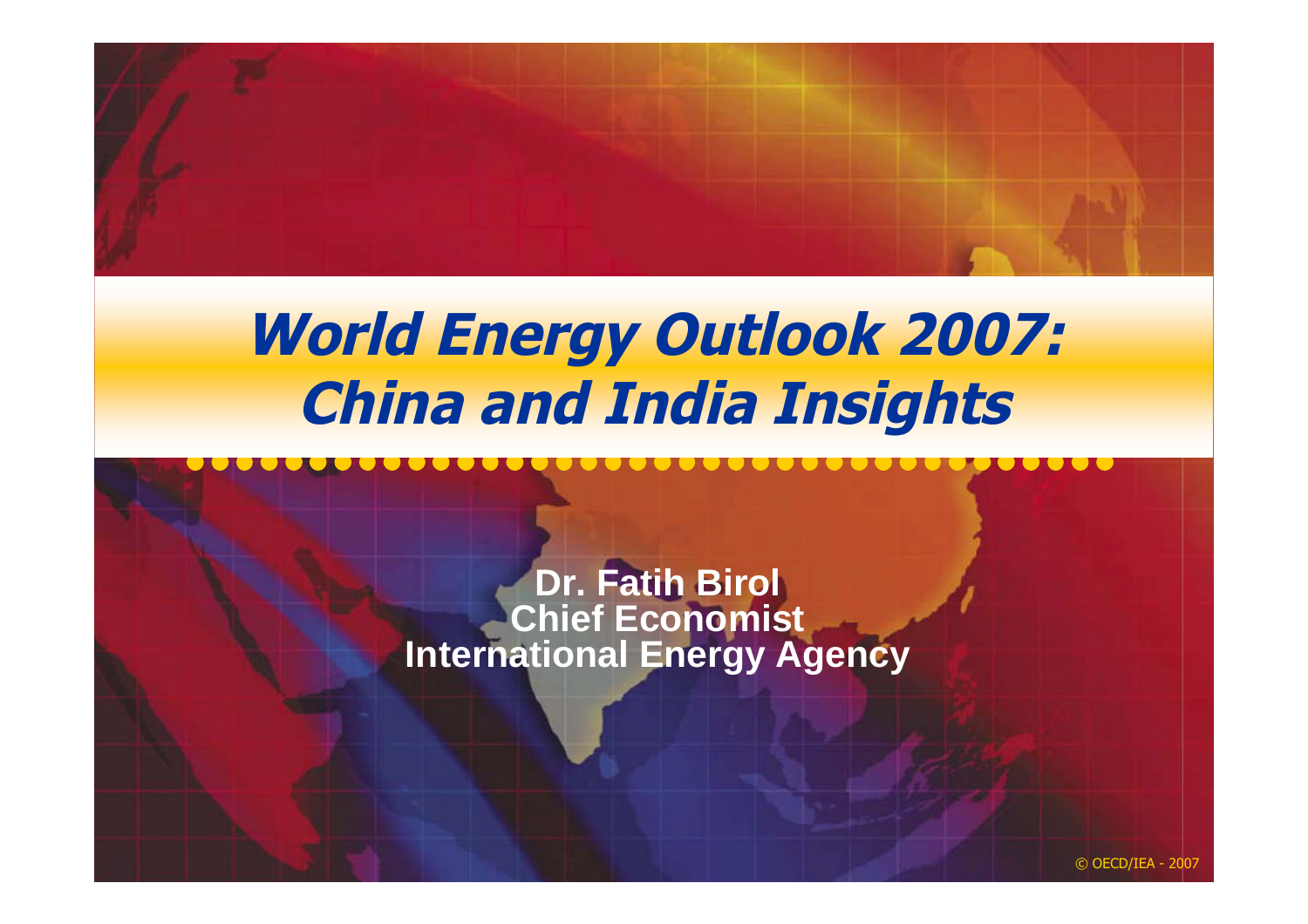

WORLD ENERGY **OUTLOOK** 2007

China and India Insights

### **Approach**

- Co-operation with China's NDRC & ERI, India's **TFRI** 
	- Workshops / meetings in Beijing, Delhi
	- $\rightarrow$  Chinese and Indian experts joined the IEA
	- $\rightarrow$  More than 50 Chinese and Indian peer reviewers
- Scenario approach
	- $\rightarrow$  Reference Scenario
	- Alternative Policy Scenario & 450 Stabilisation Case
	- $\rightarrow$  High Growth Scenario (China/India)
- Full global update of projections (all scenarios)
	- Analysis of the impact of China & India on global economy, energy markets & environment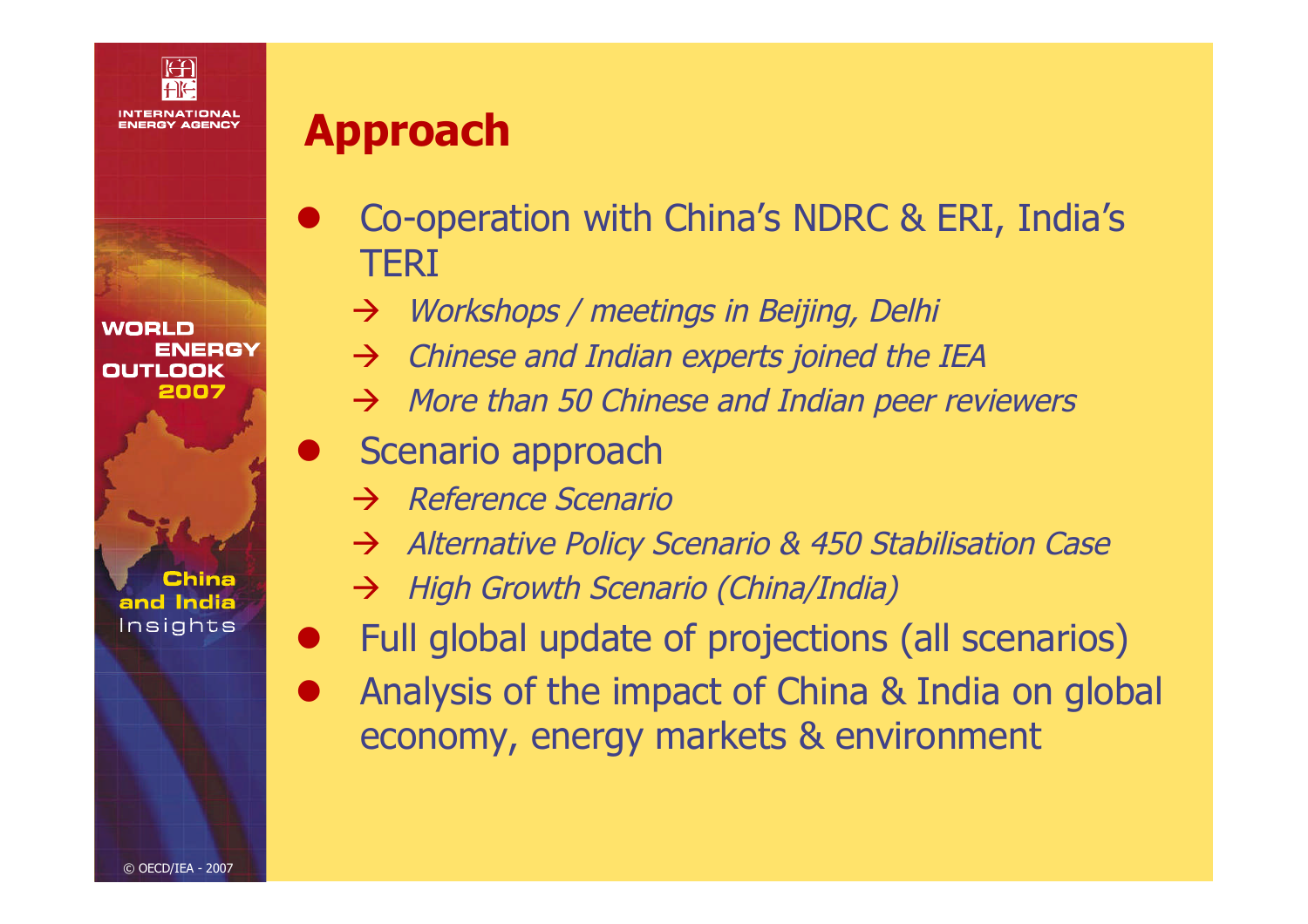

### **Reference Scenario**

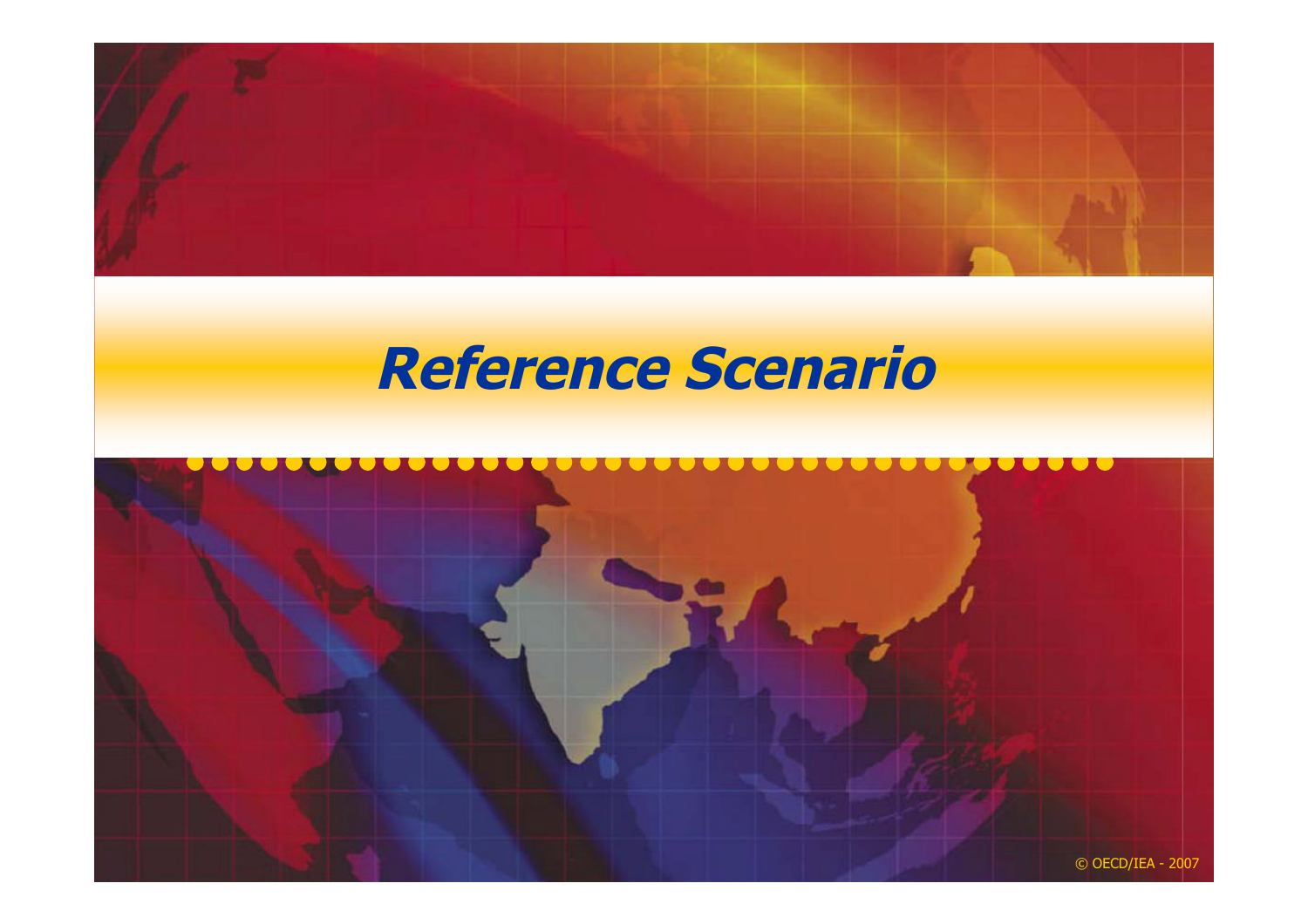

#### **The Emerging Giants of World Energy**

**Increase in Primary Energy Demand & Investment Between 2005 & 2030 as Share of World Total**



*China & India will contribute more than 40% of the increase in global energy demand to 2030 on current trends*

**ENERGY OUTLOOK** 2007

**WORLD** 

**China** and India Insights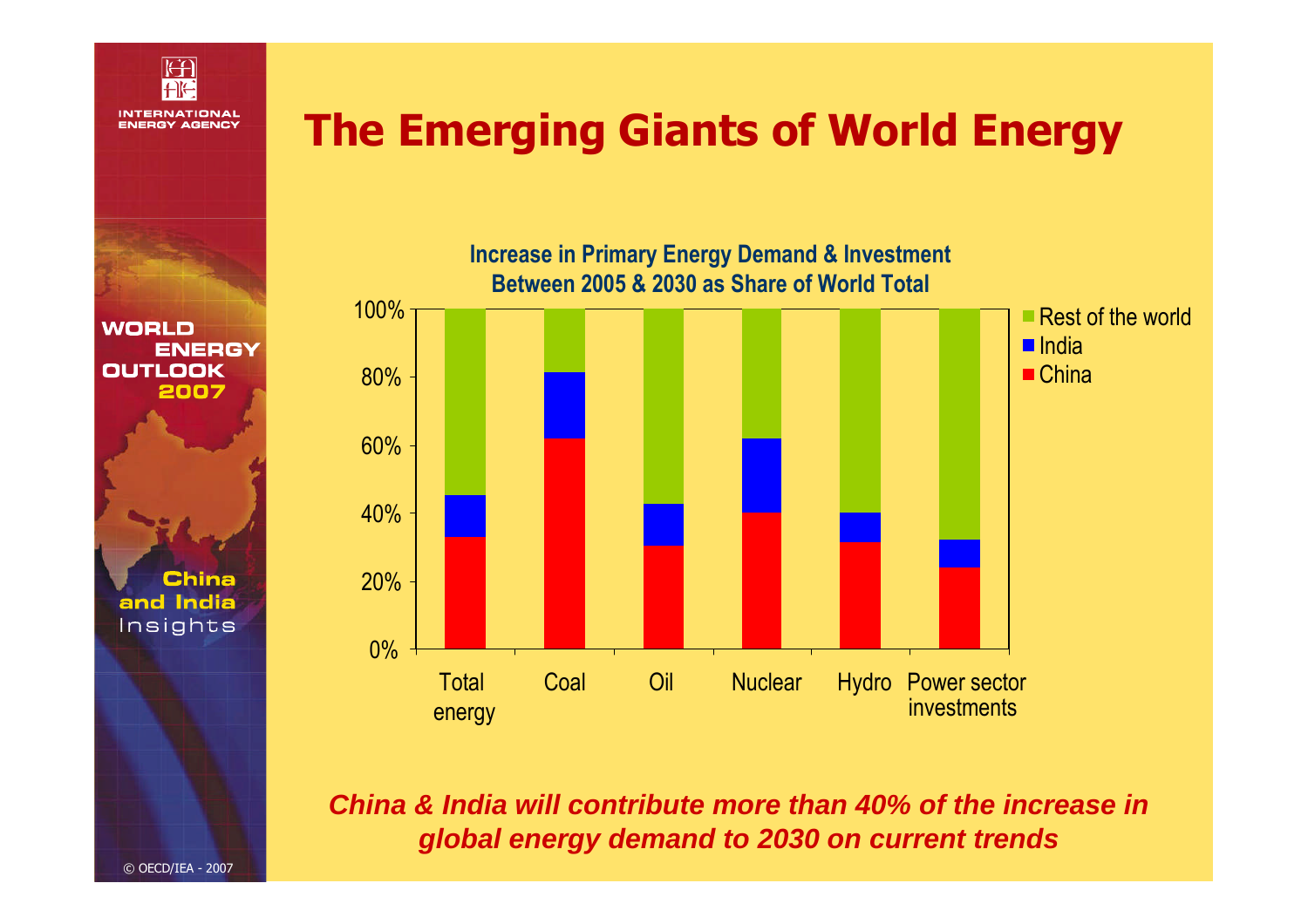

WORLD ENERGY **OUTLOOK** 2007

China and India Insights

### **Global Oil Supply Prospects to 2015**

- Oil supply/demand balance is set to remain tight
- In total, 37.5 mb/d of gross capacity additions needed in 2006-2015
	- $\rightarrow$  13.6 mb/d to meet demand & rest to replace decline in existing fields
- OPEC & non-OPEC producers have announced plans to add 25 mb/d through to 2015
- Thus, a further 12.5 mb/d of gross capacity would need to be added or demand growth curbed
- Otherwise, a supply crunch cannot be ruled out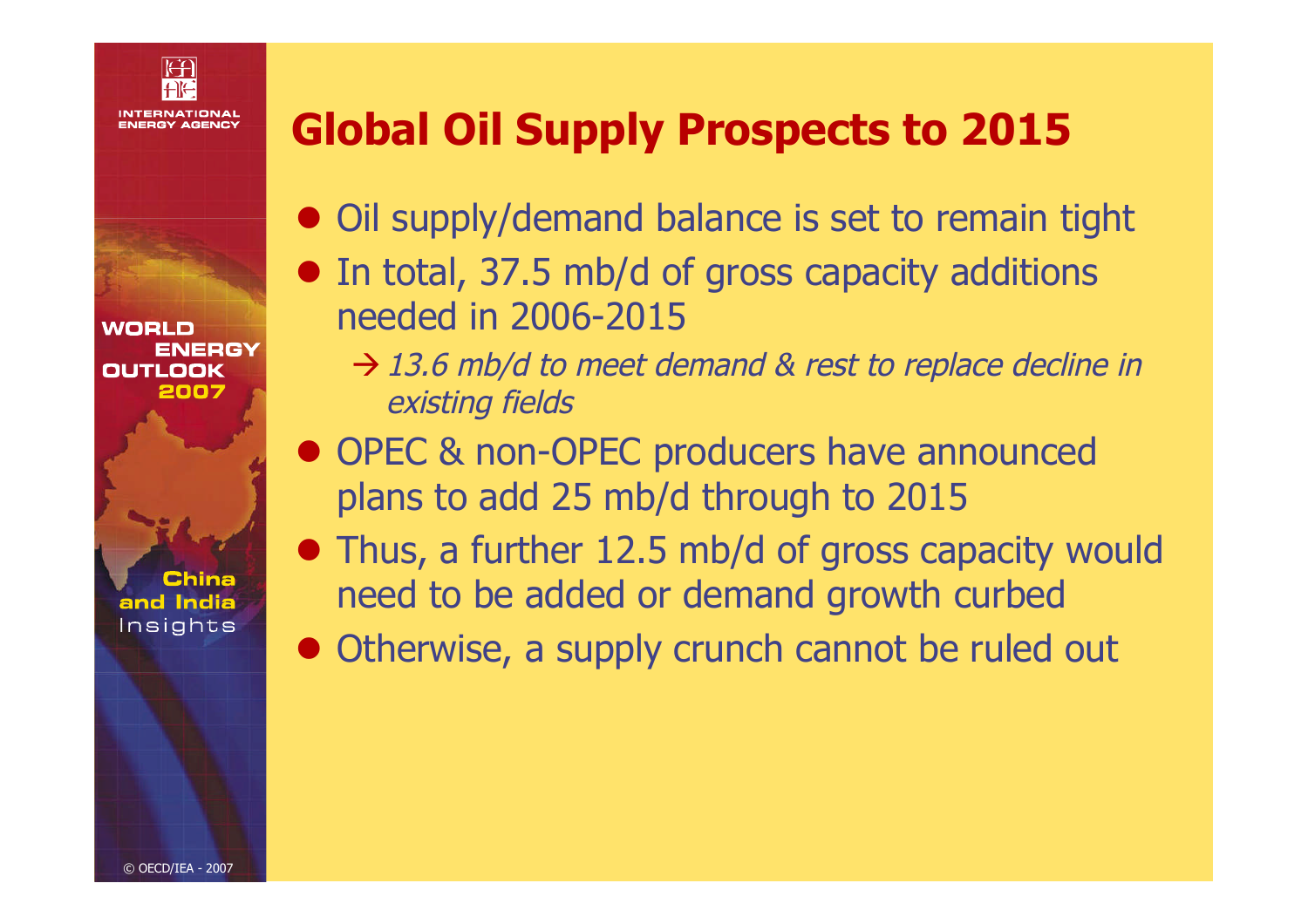

#### **Index of average of Top 5 IOCs' Reserves Replacement Ratio**



**The current reserve replacement ratio of top 5 IOCs has fallen, and its becoming more difficult to replace reserves despite rising oil prices**

**WORLD ENERGY OUTLOOK** 2007

> China and India Insights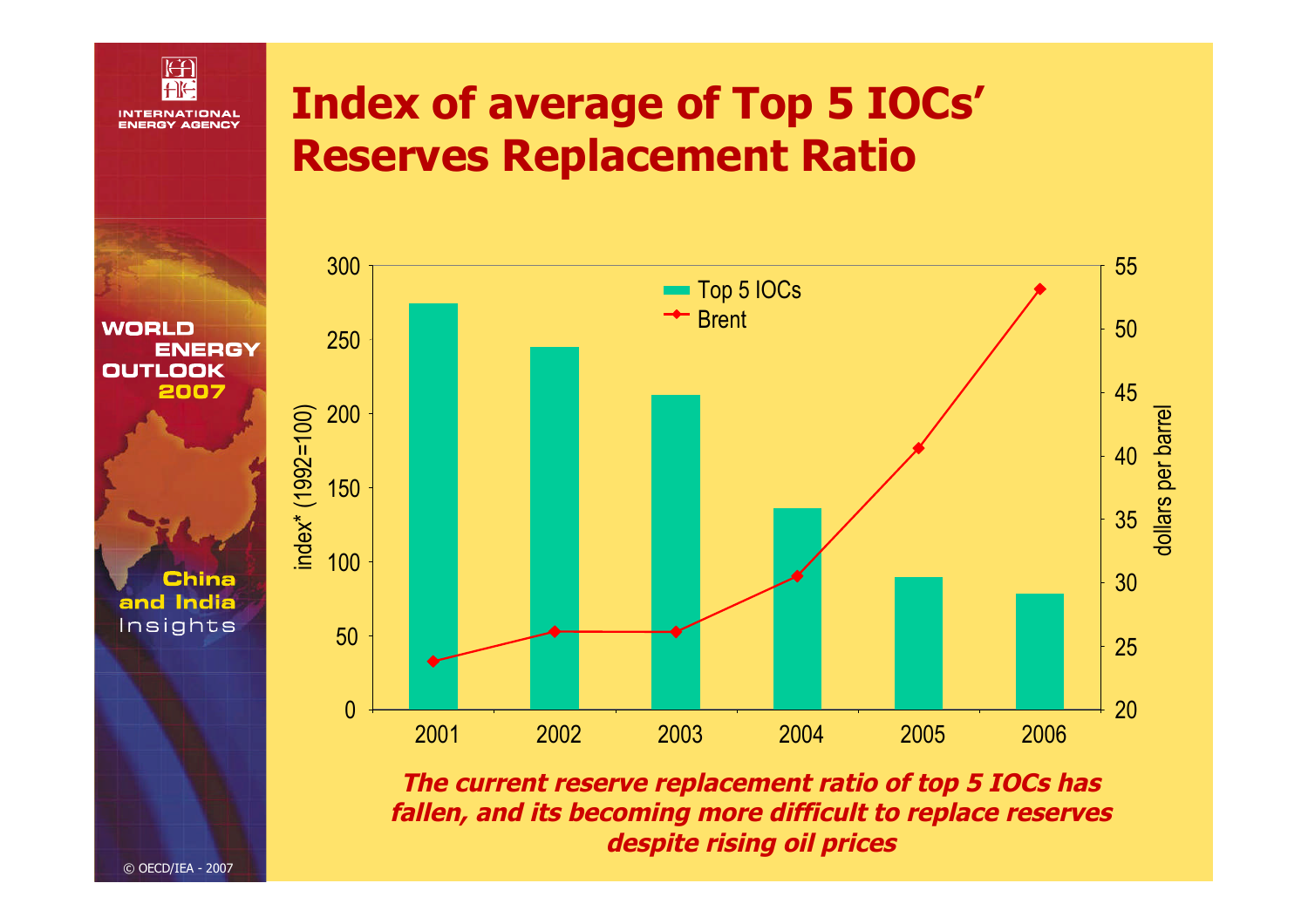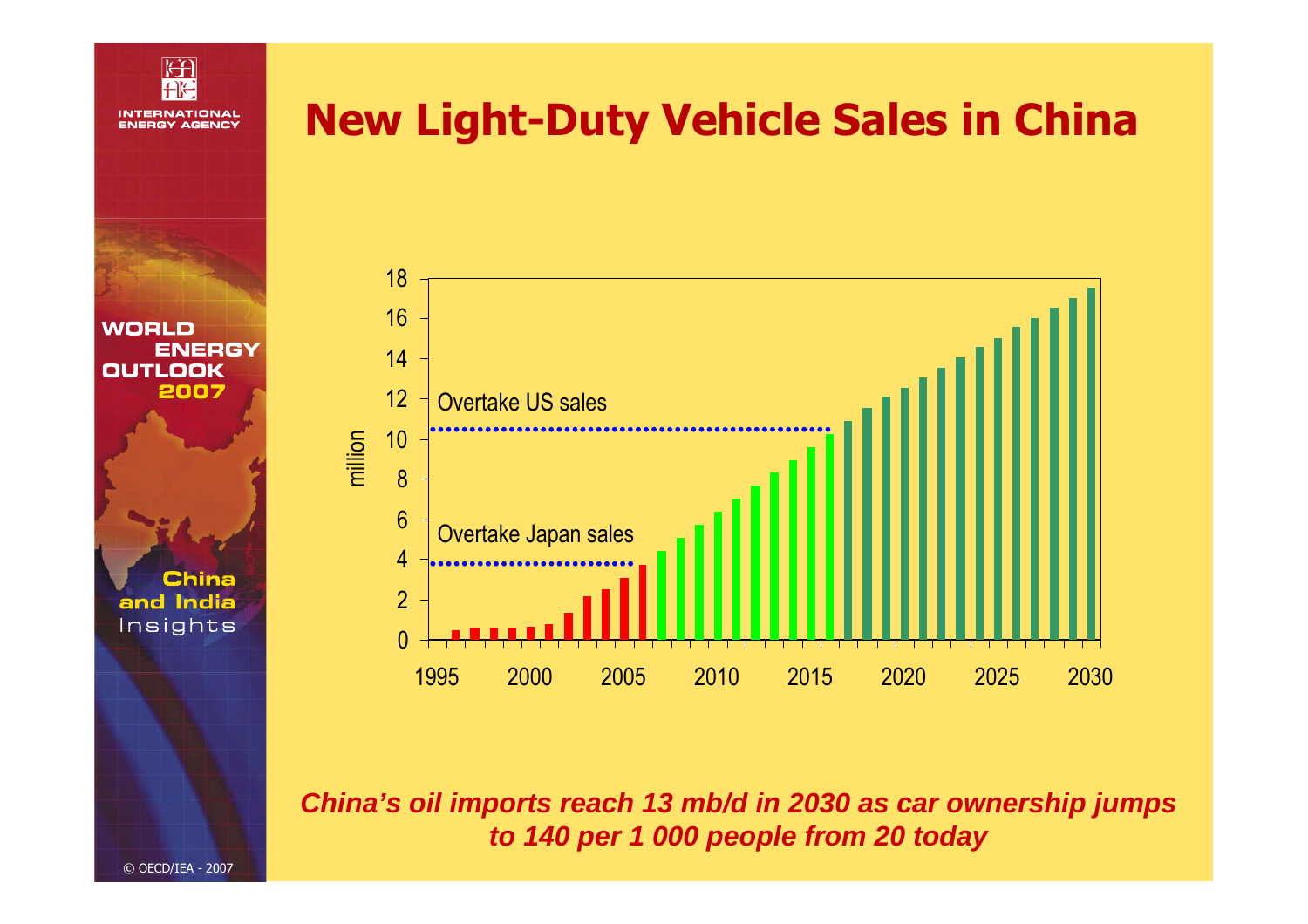

#### **China & India Coal Imports**



*China recently became a net coal importer like India, with both putting increasing pressure on international coal markets*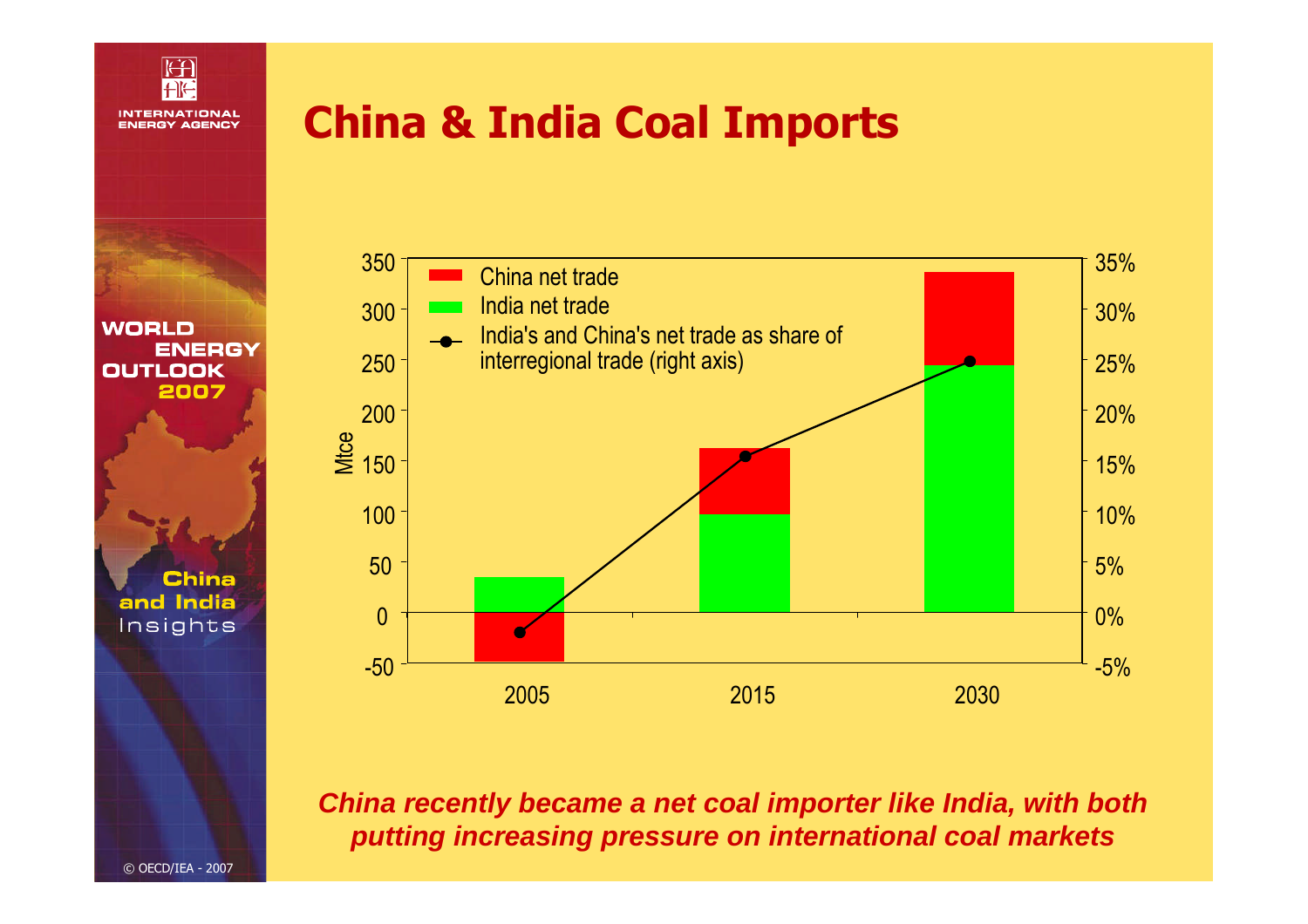

#### **WORLD** United States **ENERGY OUTLOOK** 2007 European Union Japan **China China** and India **India** Insights

#### **China & India in Global CO<sup>2</sup> Emissions**

**Cumulative Energy-Related CO<sup>2</sup> Emissions**



*Around 60% of the global increase in emissions in 2005-2030 comes from China & India*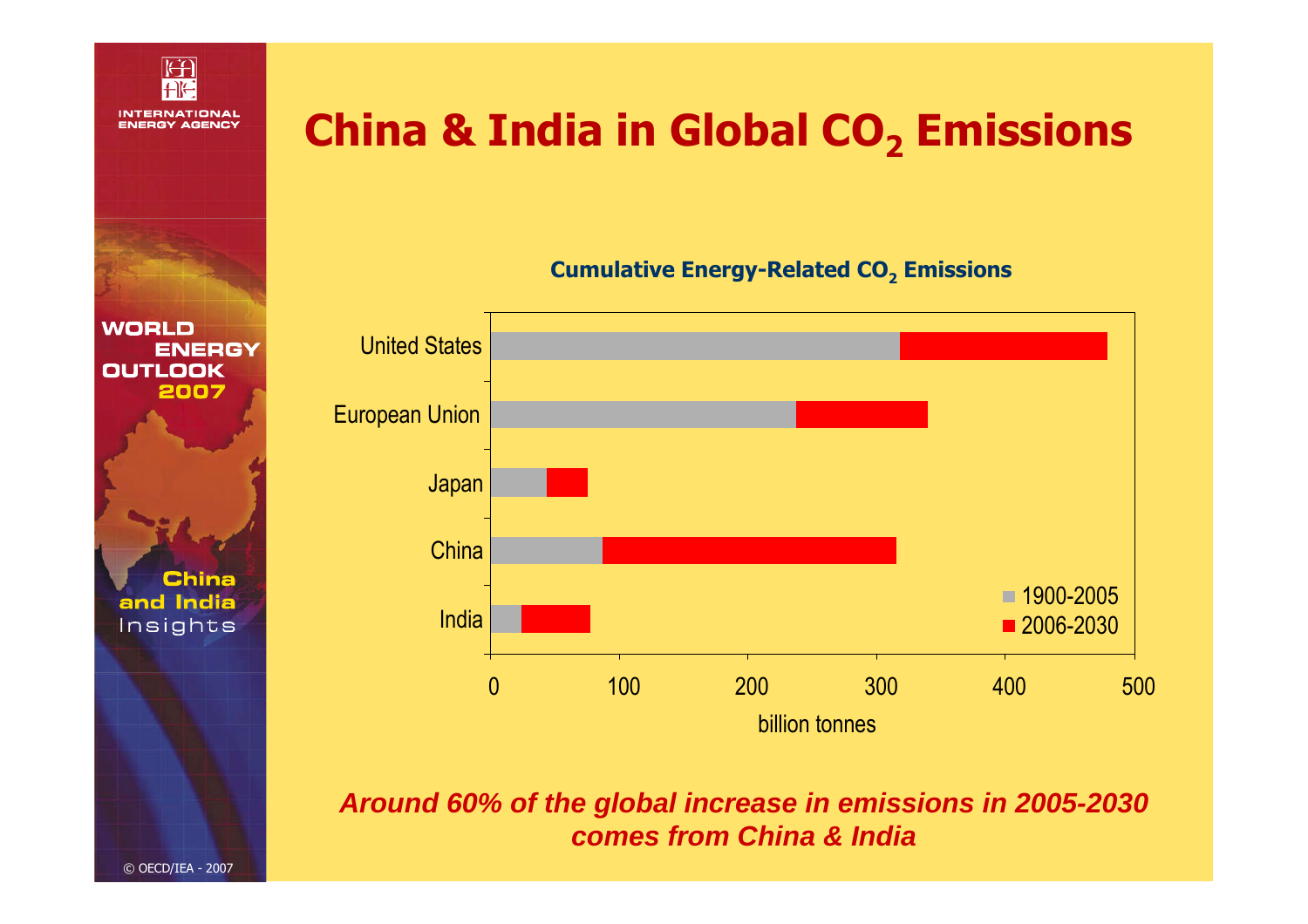

**WORLD** 

**OUTLOOK** 

**ENERGY** 

2007

**China** 

and India Insights

#### **World's Top Five CO<sup>2</sup> Emitters**

|               | 2005 |                | 2015 |                | 2030 |                |
|---------------|------|----------------|------|----------------|------|----------------|
|               | Gt   | rank           | Gt   | rank           | Gt   | rank           |
| <b>US</b>     | 5.8  | 1              | 6.4  | $\overline{2}$ | 6.9  | $\overline{2}$ |
| <b>China</b>  | 5.1  | $\overline{2}$ | 8.6  | $\mathbf 1$    | 11.4 | $\mathbf 1$    |
| <b>Russia</b> | 1.5  | $\overline{3}$ | 1.8  | $\overline{4}$ | 2.0  | $\overline{4}$ |
| <b>Japan</b>  | 1.2  | $\overline{4}$ | 1.3  | 5              | 1.2  | 5              |
| <b>India</b>  | 1.1  | 5              | 1.8  | $\mathbf{3}$   | 3.3  | $\mathbf{3}$   |

*China becomes the largest emitter in 2007 & India the 3rd largest by 2015*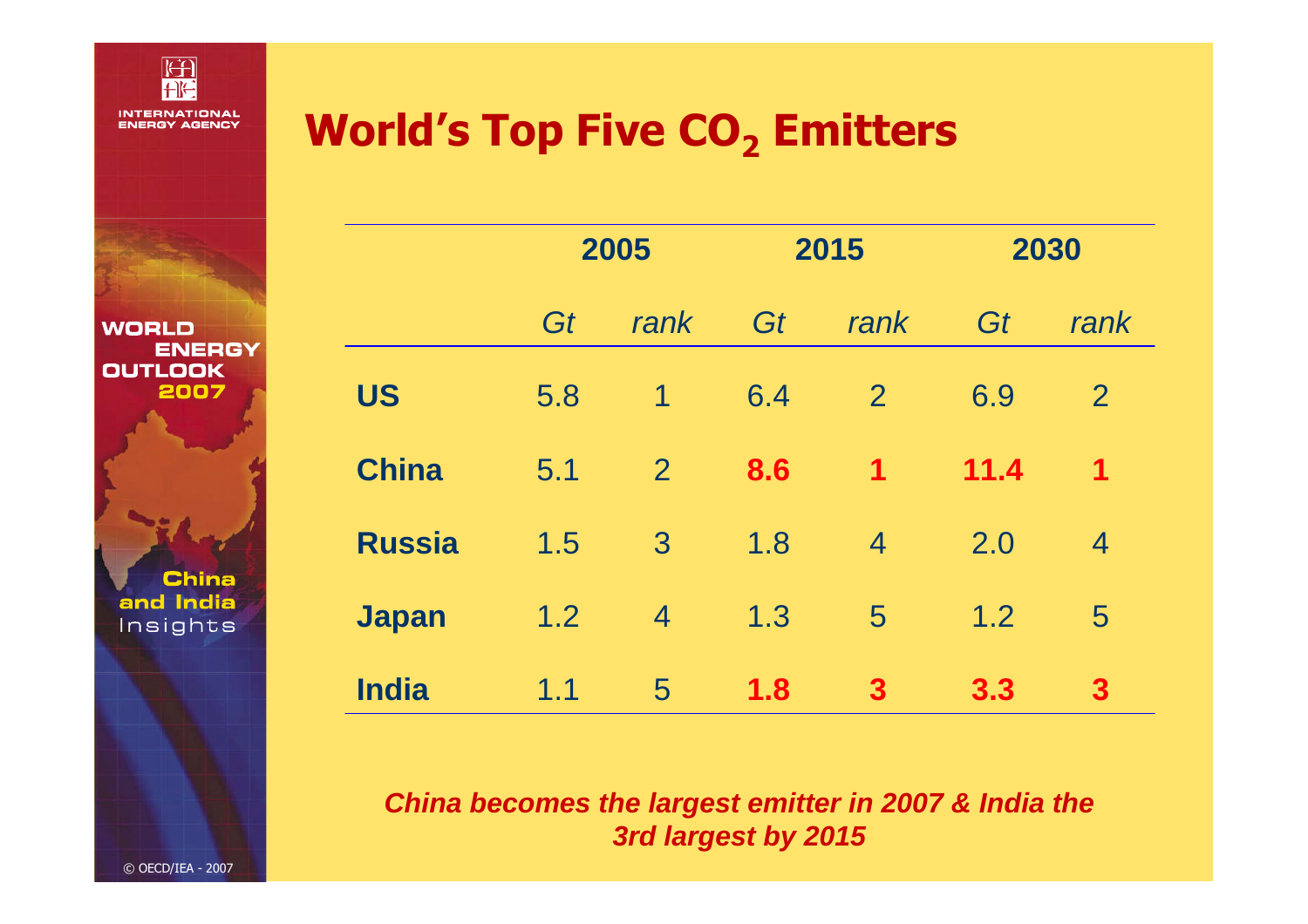

#### **CO<sup>2</sup> Emissions from Coal-Fired Power Stations built prior to 2015 in China & India**



*Capacity additions in the next decade will lock-in technology & largely determine emissions through 2050 & beyond*

**WORLD ENERGY OUTLOOK** 2007

> **China** and India Insights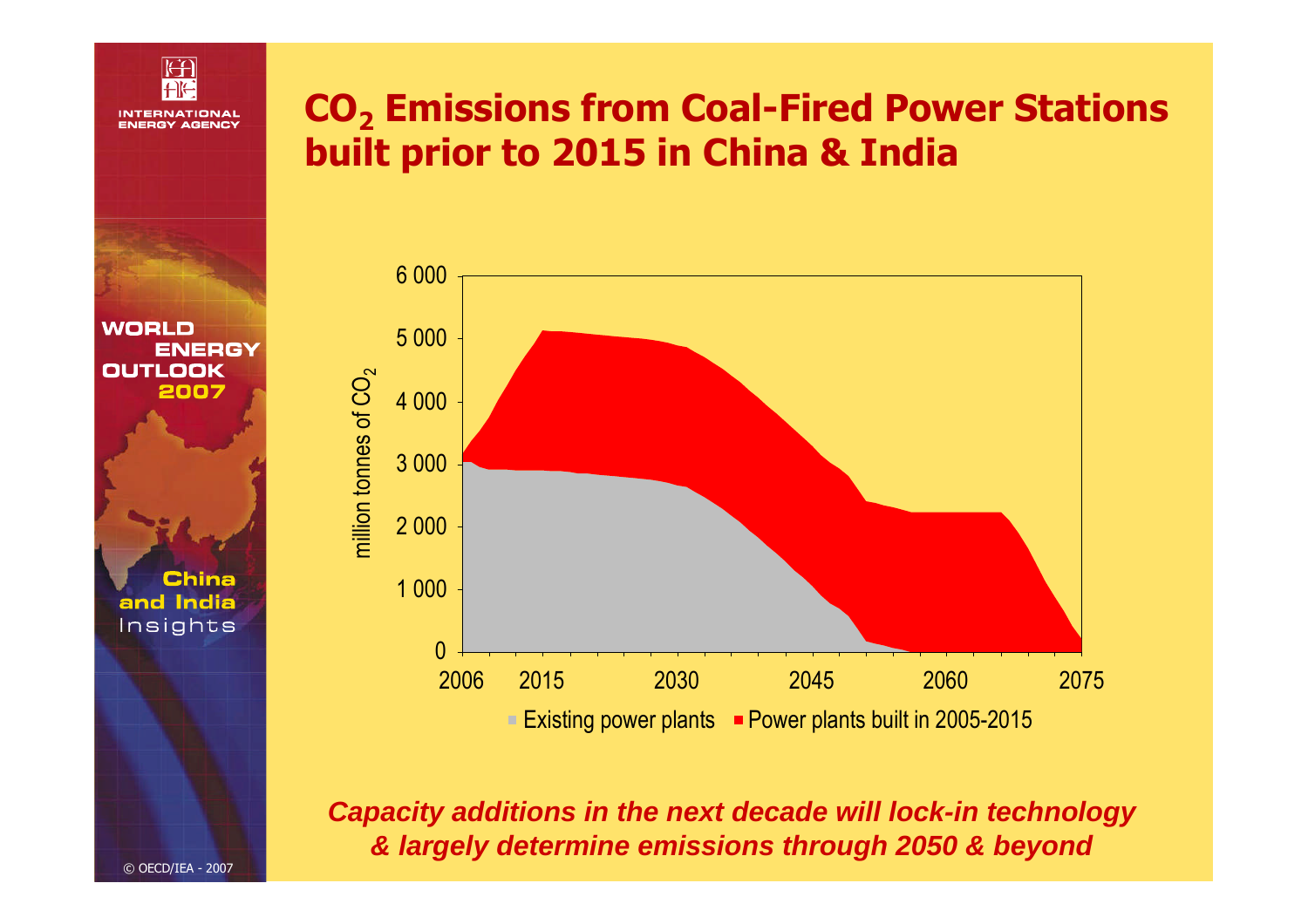

#### **Cumulative Investment in Energy-Supply Infrastructure, 2006-2030**



*Just over half of all investment needs to 2030 of \$22 trillion are in developing countries, 17% in China & another 6% in India alone*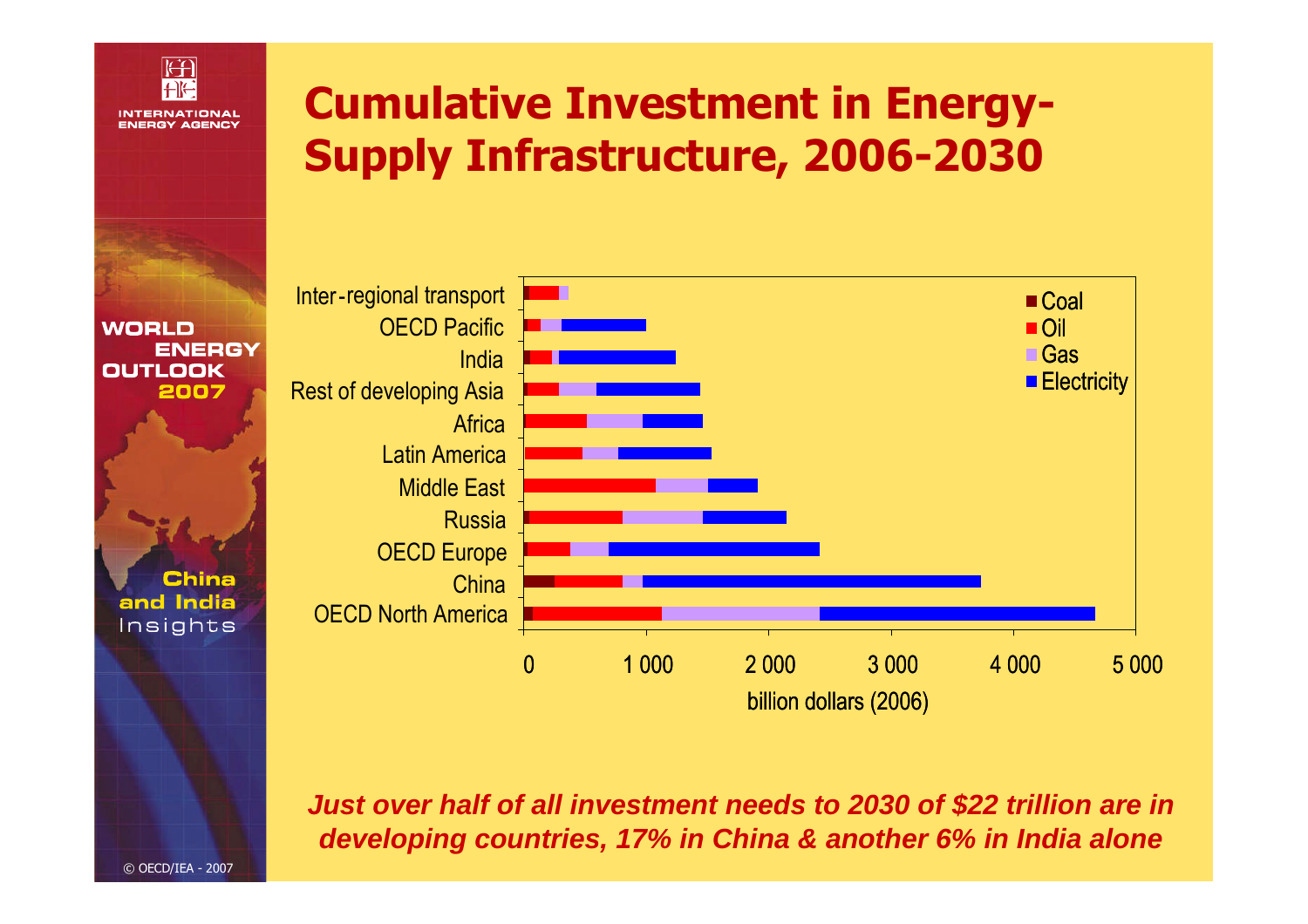

### **Alternative Policy Scenario**

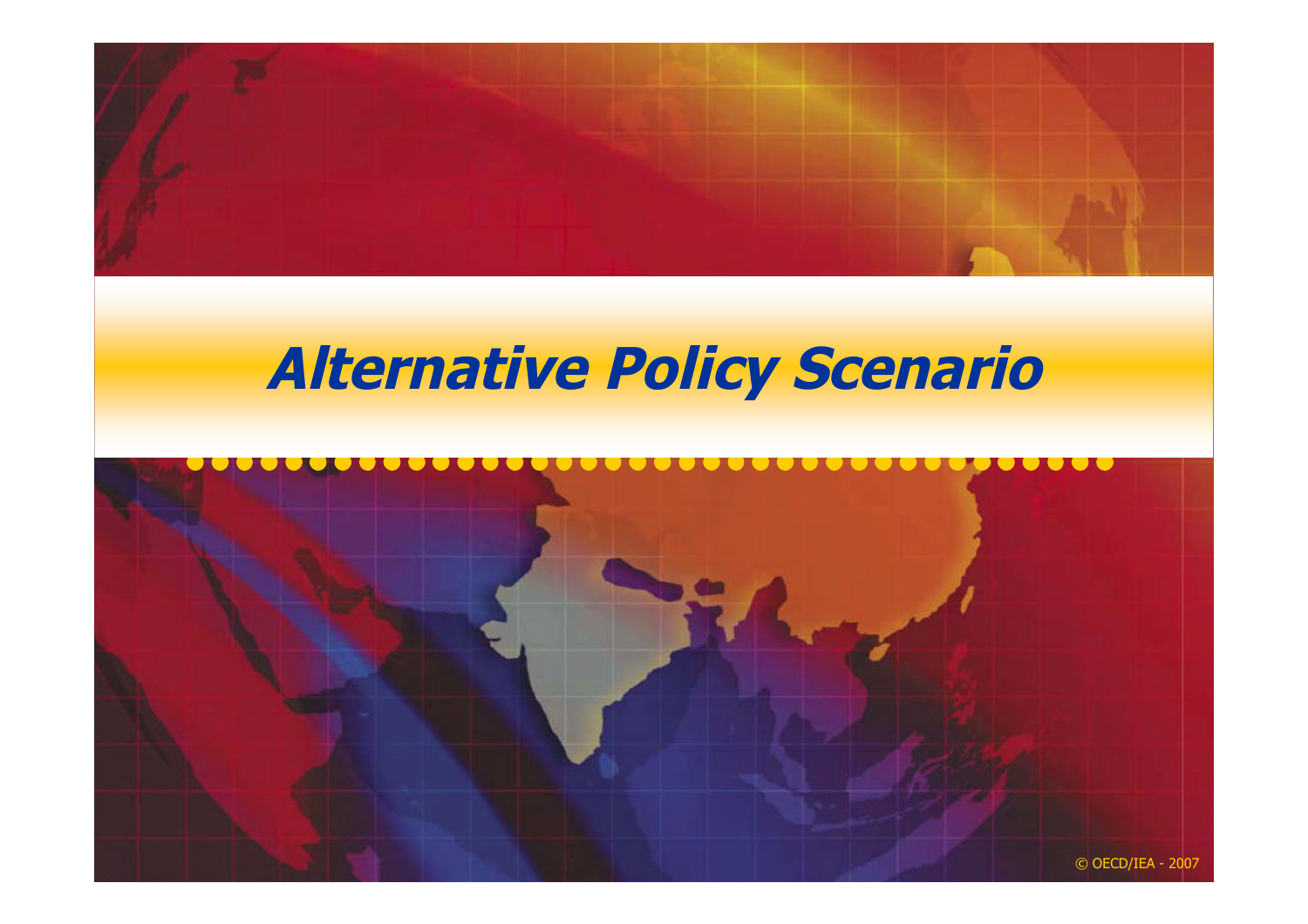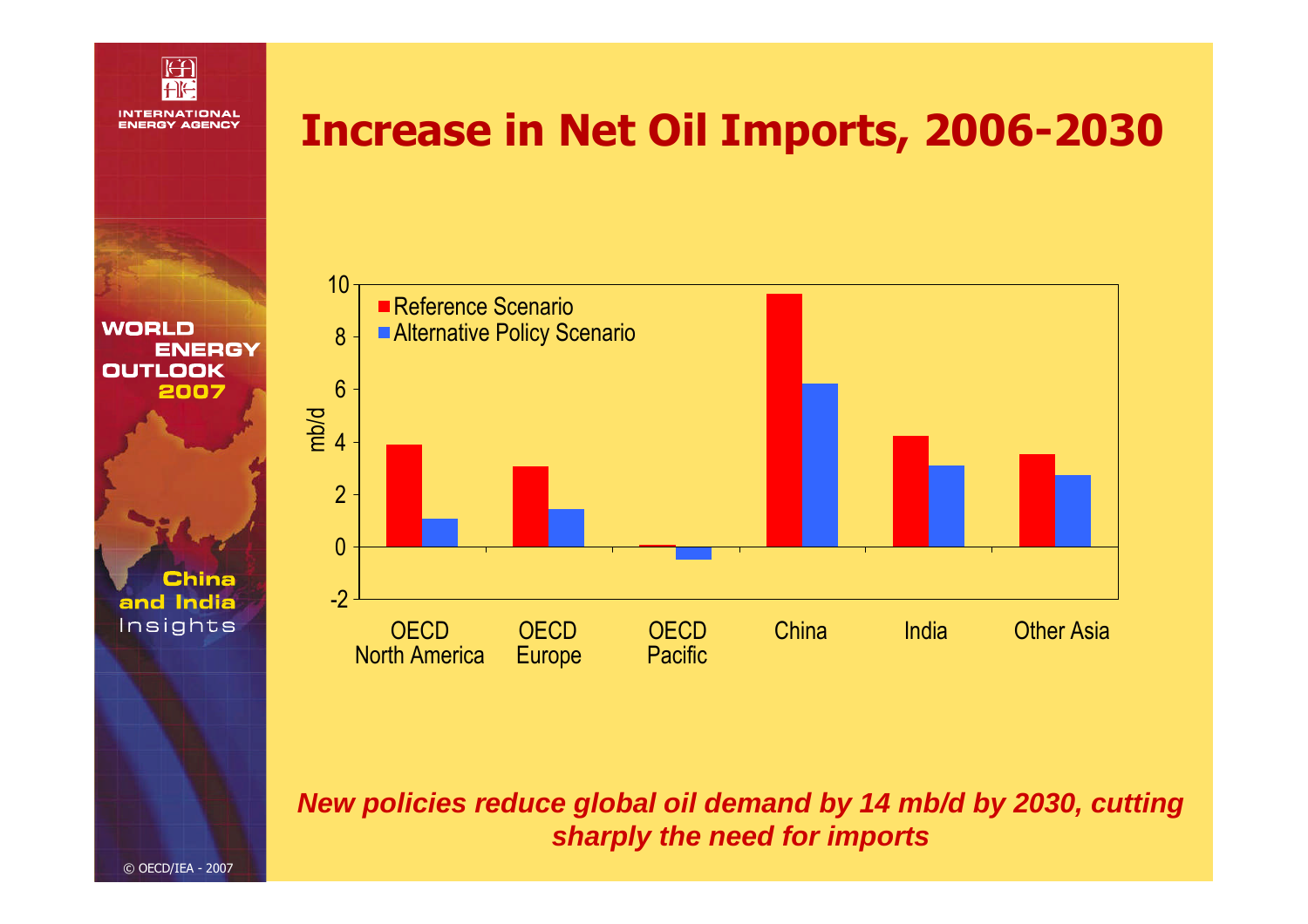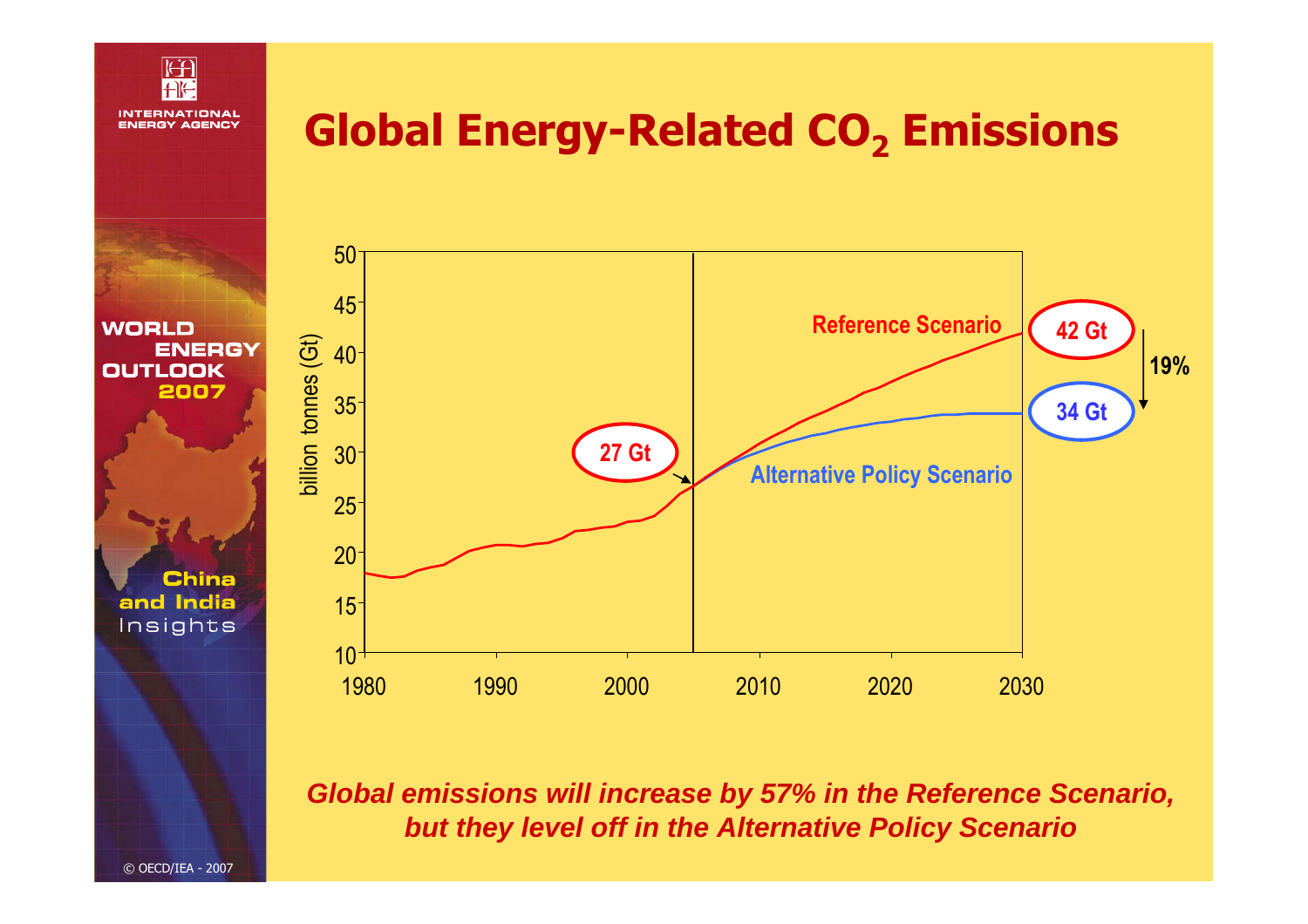

#### **Effectiveness of Policies to Promote Energy Efficiency in China**

**Electricity Savings from More Efficient Air Conditioners & Refrigerators in the Alternative Policy Scenario**



*Tougher efficiency standards for air conditioners & refrigerators alone would save the need to build a Three Gorges Dam by 2020*

**WORLD ENERGY OUTLOOK** 2007

**China** and India Insights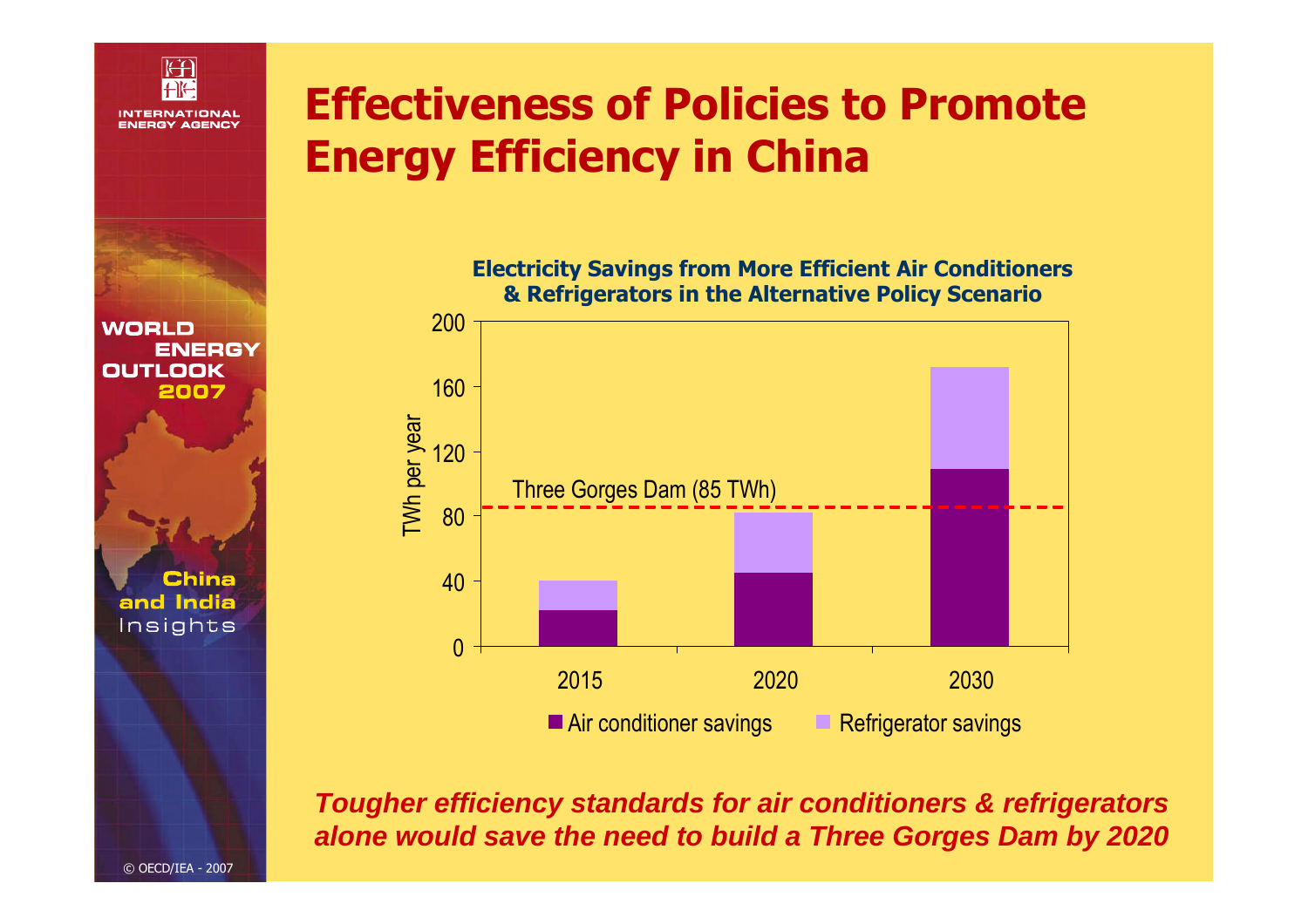

#### **CO<sup>2</sup> Emissions - 450 Stabilisation Case**

**WORLD ENERGY OUTLOOK** 2007

> China and India Insights



*By 2030, emissions are reduced to some 23 Gt, a reduction of 19 Gt compared with the Reference Scenario*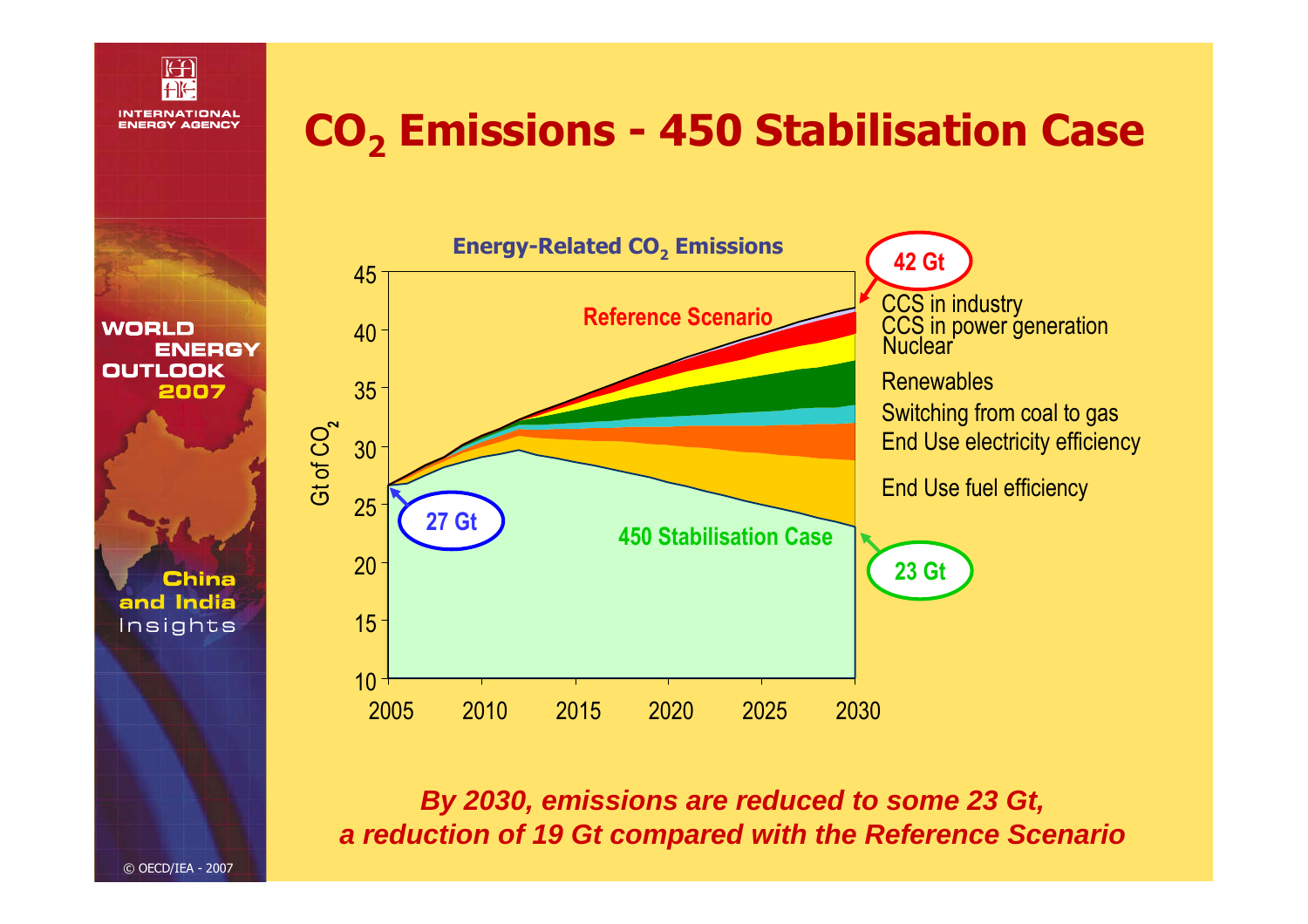

# **High Growth Scenario**

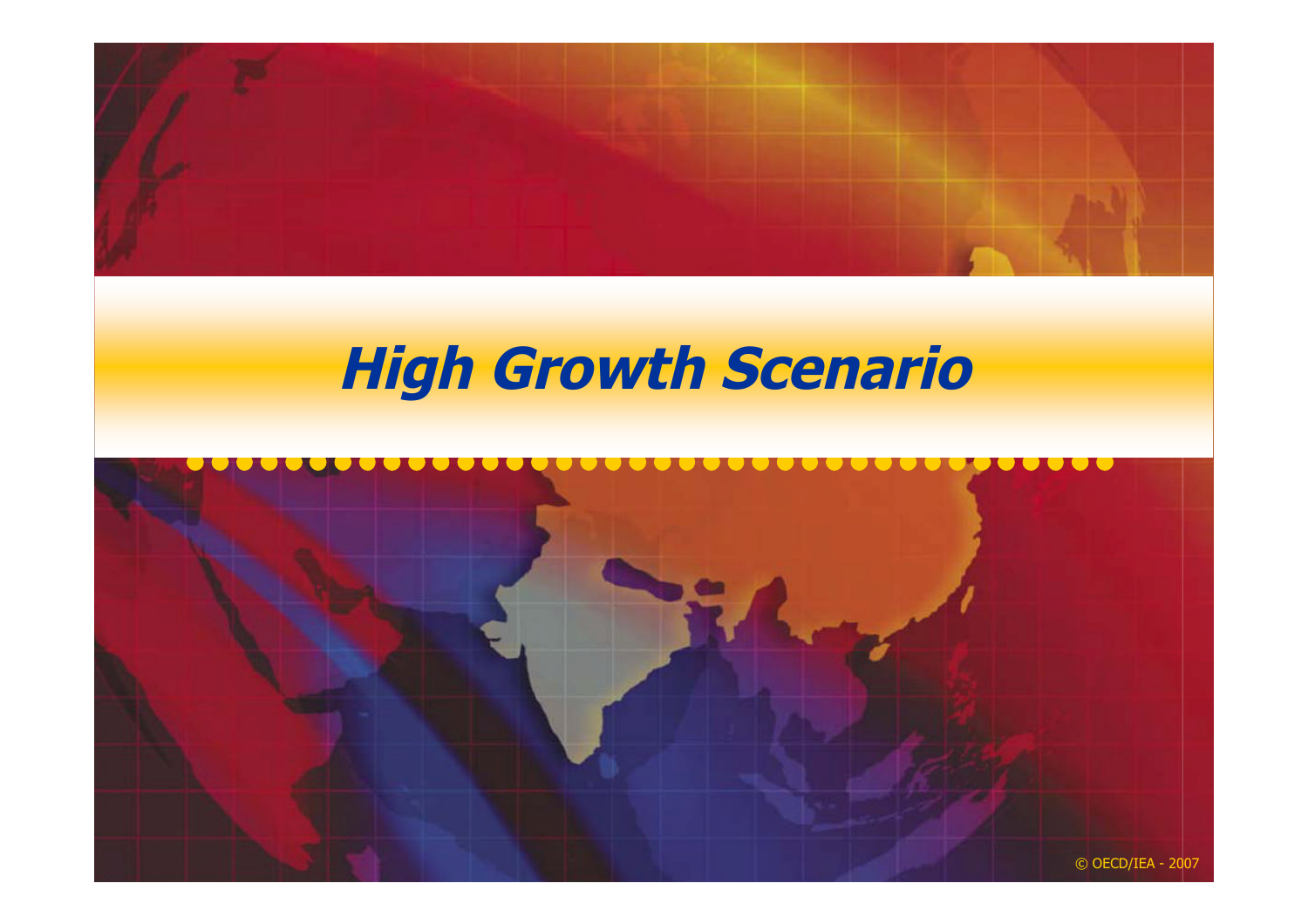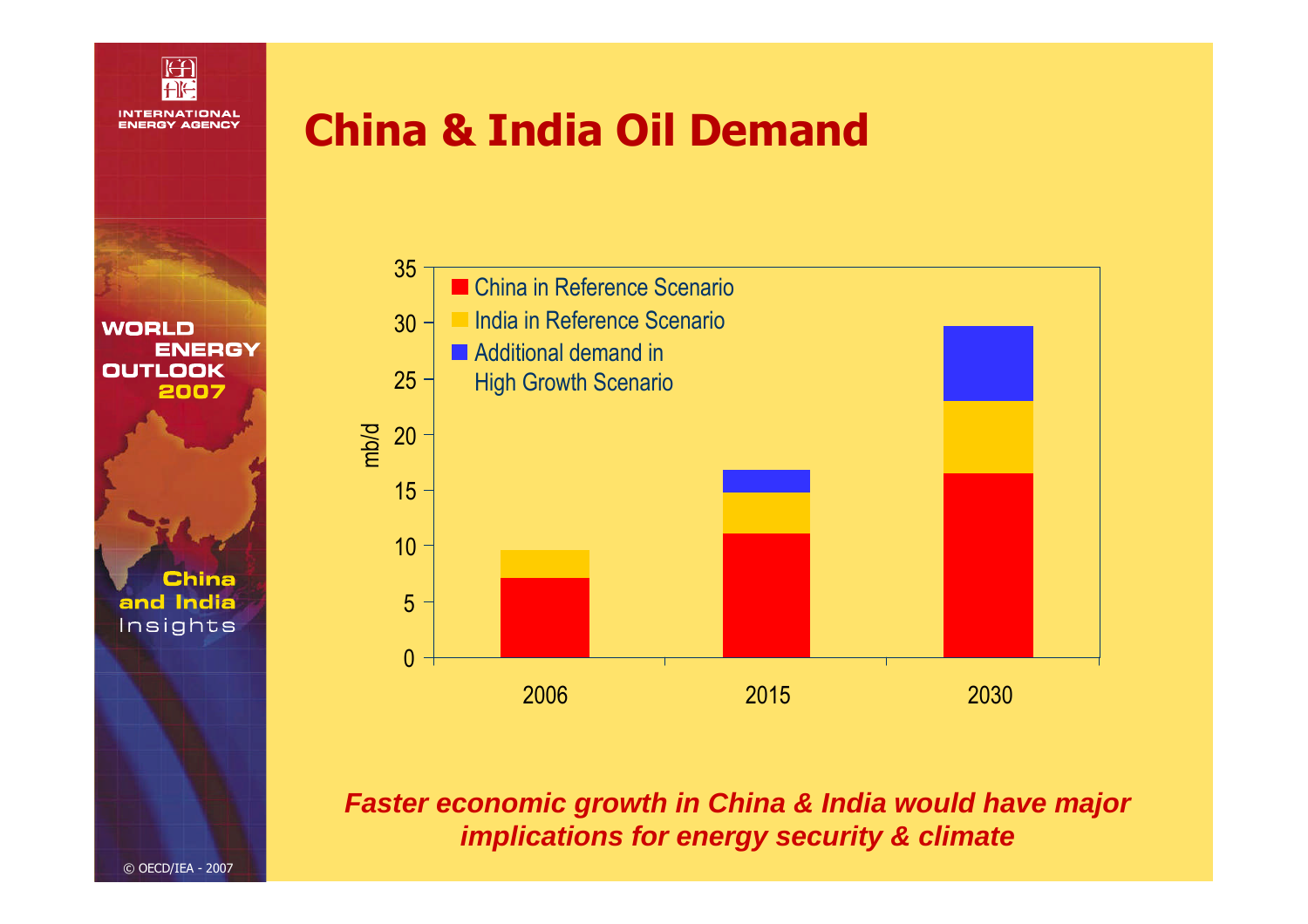

## **Summary & Conclusions**